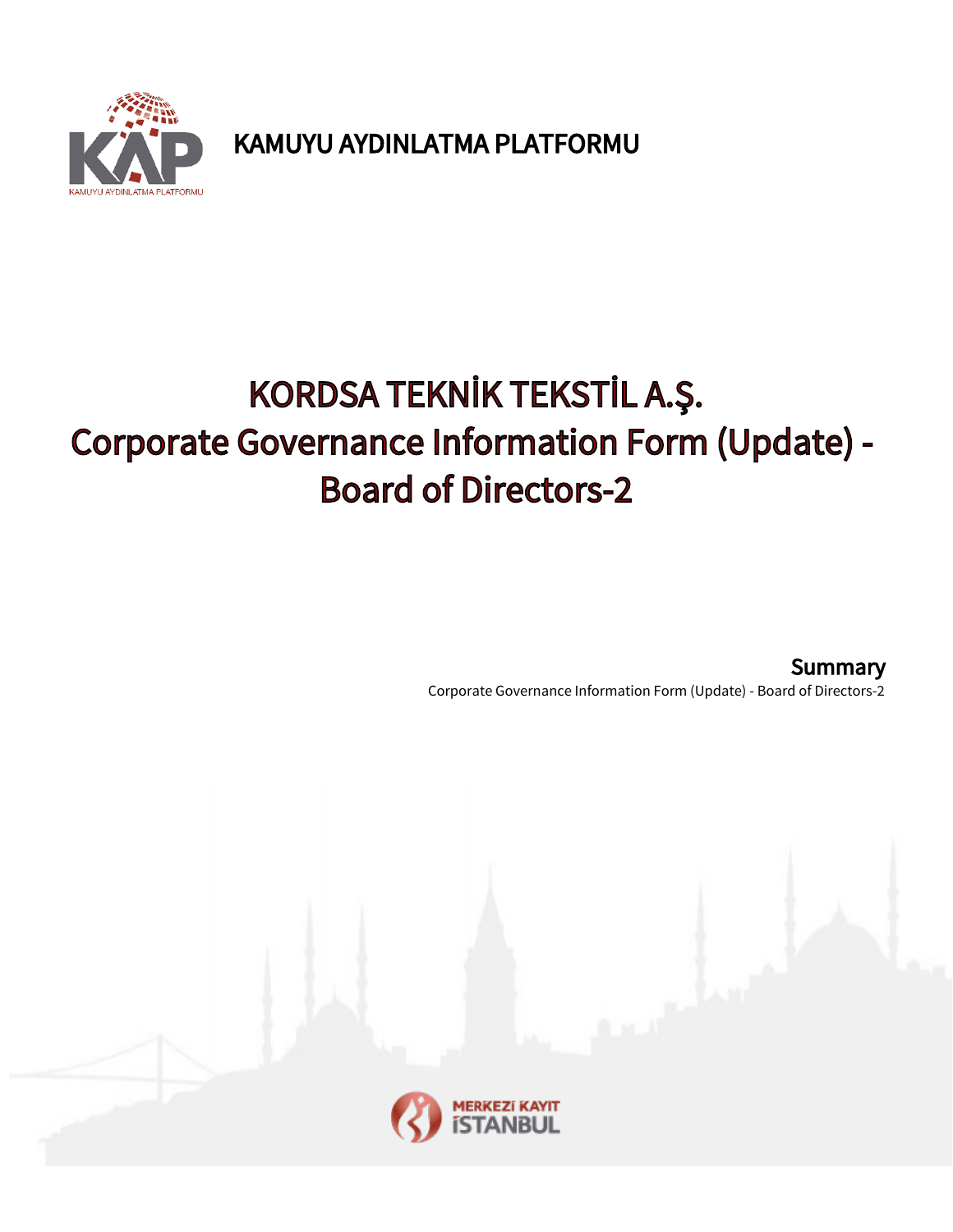

## 4. BOARD OF DIRECTORS-II

#### Related Companies []

Related Funds []

### 4. BOARD OF DIRECTORS-II

4.4. Meeting Procedures of the Board of Directors

4.5. Board Committees

#### Composition of Board Committees-I

| Names Of The Board<br>Committees                                                            | Name Of Committees Defined As "<br>Other" In The First Column | Name-Surname of<br><b>Committee Members</b> | <b>Whether Committee</b><br><b>Chair Or Not</b> | <b>Whether Board</b><br>Member Or Not               |
|---------------------------------------------------------------------------------------------|---------------------------------------------------------------|---------------------------------------------|-------------------------------------------------|-----------------------------------------------------|
| Denetim Komitesi (<br>Audit Committee)                                                      |                                                               | Güngör KAYMAK                               | Evet (Yes)                                      | Yönetim kurulu<br>üyesi (Board<br>member)           |
| Denetim Komitesi (<br>Audit Committee)                                                      |                                                               | Şerife Ebru DOĞRUOL<br>AYGİL                | Hayır (No)                                      | Yönetim kurulu<br>üyesi (Board<br>member)           |
| Kurumsal Yönetim<br>Komitesi (Corporate<br>Governance<br>Committee)                         |                                                               | Şerife Ebru DOĞRUOL<br>AYGİL                | Evet (Yes)                                      | Yönetim kurulu<br>üyesi (Board<br>member)           |
| Kurumsal Yönetim<br>Komitesi (Corporate<br>Governance<br>Committee)                         |                                                               | Güngör KAYMAK                               | Hayır (No)                                      | Yönetim kurulu<br>üyesi (Board<br>member)           |
| Kurumsal Yönetim<br>Komitesi (Corporate<br>Governance<br>Committee)                         |                                                               | Gökhan EYİGÜN                               | Hayır (No)                                      | Yönetim kurulu<br>üyesi (Board<br>member)           |
| Kurumsal Yönetim<br>Komitesi (Corporate<br>Governance<br>Committee)                         |                                                               | <b>Fatma Arzu ERGENE</b>                    | Hayır (No)                                      | Yönetim kurulu<br>üyesi değil (Not<br>board member) |
| <b>Riskin Erken</b><br>Saptanması<br>Komitesi (<br>Committee of Early<br>Detection of Risk) |                                                               | Güngör KAYMAK                               | Evet (Yes)                                      | Yönetim kurulu<br>üyesi (Board<br>member)           |
|                                                                                             |                                                               |                                             |                                                 |                                                     |